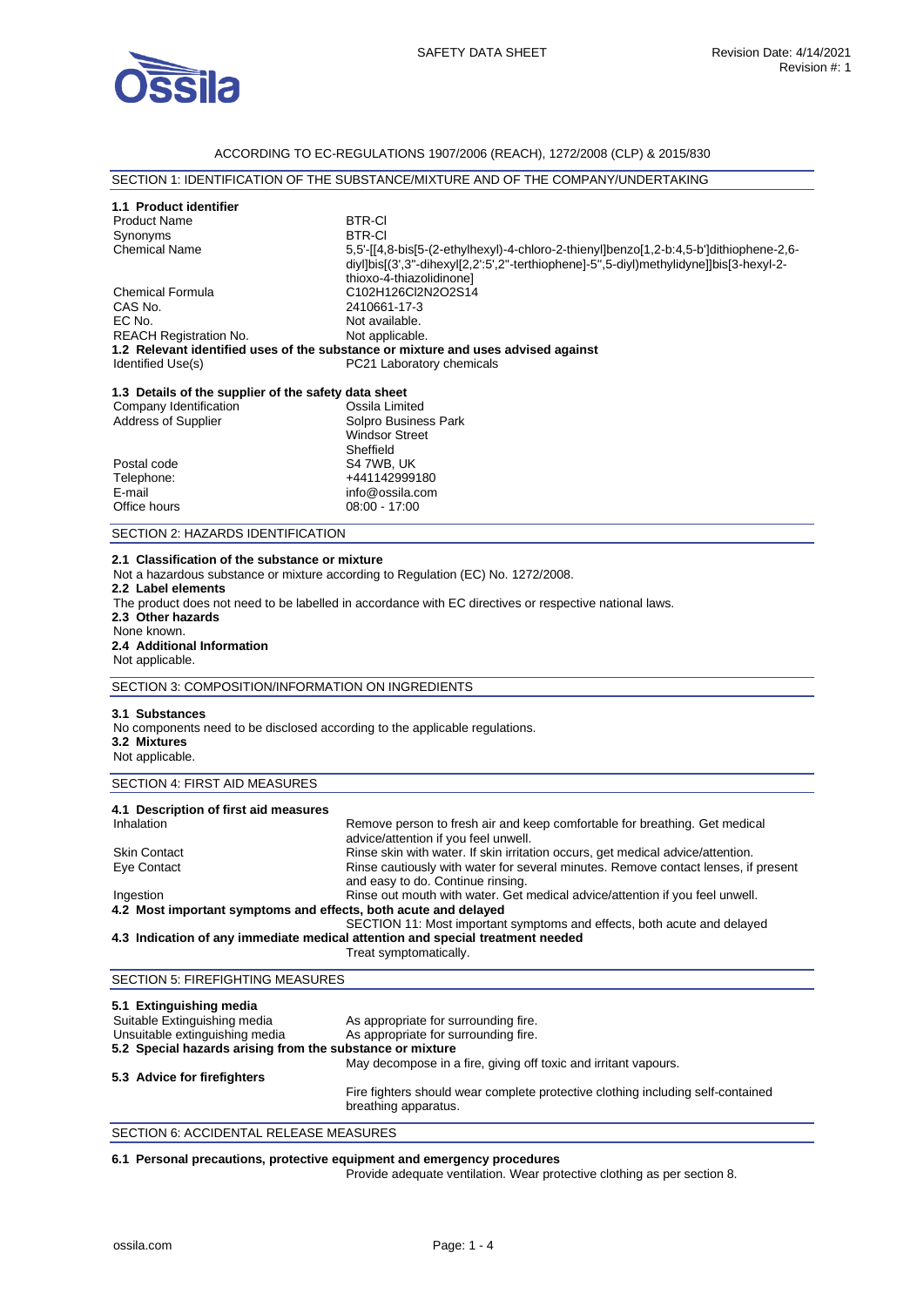

| 6.2 Environmental precautions                                                                 |                                                                                                                                                                                                              |  |
|-----------------------------------------------------------------------------------------------|--------------------------------------------------------------------------------------------------------------------------------------------------------------------------------------------------------------|--|
| Avoid release to the environment.<br>6.3 Methods and material for containment and cleaning up |                                                                                                                                                                                                              |  |
|                                                                                               | Sweep up spilled substance but avoid making dust. Use vacuum equipment for<br>collecting spilt materials, where practicable. Dispose of contents in accordance with<br>local, state or national legislation. |  |
| 6.4 Reference to other sections                                                               | See Also Section 8, 13.                                                                                                                                                                                      |  |
|                                                                                               |                                                                                                                                                                                                              |  |
| SECTION 7: HANDLING AND STORAGE                                                               |                                                                                                                                                                                                              |  |
| 7.1 Precautions for safe handling                                                             |                                                                                                                                                                                                              |  |
|                                                                                               | Avoid breathing dust/aerosols. Use only in a well-ventilated area. Wear protective<br>clothing as per section 8.                                                                                             |  |
| 7.2 Conditions for safe storage, including any incompatibilities                              |                                                                                                                                                                                                              |  |
| Storage temperature                                                                           | Store in a well-ventilated place. Keep container tightly closed.<br>Ambient.                                                                                                                                 |  |
| Storage life                                                                                  | Stable under normal conditions.                                                                                                                                                                              |  |
| Incompatible materials<br>7.3 Specific end use(s)                                             | None known.                                                                                                                                                                                                  |  |
|                                                                                               | Not known. See Section: 1.2.                                                                                                                                                                                 |  |
| SECTION 8: EXPOSURE CONTROLS/PERSONAL PROTECTION                                              |                                                                                                                                                                                                              |  |
| 8.1 Control parameters                                                                        |                                                                                                                                                                                                              |  |
| 8.1.1 Occupational Exposure Limits                                                            |                                                                                                                                                                                                              |  |
| 8.2 Exposure controls                                                                         | No Occupational Exposure Limit assigned.                                                                                                                                                                     |  |
| 8.2.1. Appropriate engineering controls                                                       | Ensure adequate ventilation. A washing facility/water for eye and skin cleaning<br>purposes should be present.                                                                                               |  |
| 8.2.2. Personal protection equipment<br>Eye Protection                                        | Wear eye protection with side protection (EN166).                                                                                                                                                            |  |
| Skin protection                                                                               | Wear protective clothing and gloves: Impervious gloves (EN 374).                                                                                                                                             |  |
| Respiratory protection                                                                        | Normally no personal respiratory protection is necessary.                                                                                                                                                    |  |
| Thermal hazards                                                                               | None known.                                                                                                                                                                                                  |  |
|                                                                                               | Environmental Exposure Controls Avoid release to the environment.                                                                                                                                            |  |
| SECTION 9: PHYSICAL AND CHEMICAL PROPERTIES                                                   |                                                                                                                                                                                                              |  |

### **9.1 Information on basic physical and chemical properties**

| Appearance                              | Solid: Powder/Crystals |  |
|-----------------------------------------|------------------------|--|
|                                         | Colour: Dark purple    |  |
| Odour                                   | Not known.             |  |
| Odour threshold                         | Not known.             |  |
| рH                                      | Not known.             |  |
| Melting point/freezing point            | 226°C, 195°C (Tq)      |  |
| Initial boiling point and boiling range | Not known.             |  |
| Flash Point                             | Not known.             |  |
| Evaporation rate                        | Not known.             |  |
| Flammability (solid, gas)               | Not known.             |  |
| Upper/lower flammability or explosive   | Not known.             |  |
| limits                                  |                        |  |
| Vapour pressure                         | Not known.             |  |
| Vapour density                          | Not known.             |  |
| Density (g/ml)                          | Not known.             |  |
| Relative density                        | Not known.             |  |
|                                         |                        |  |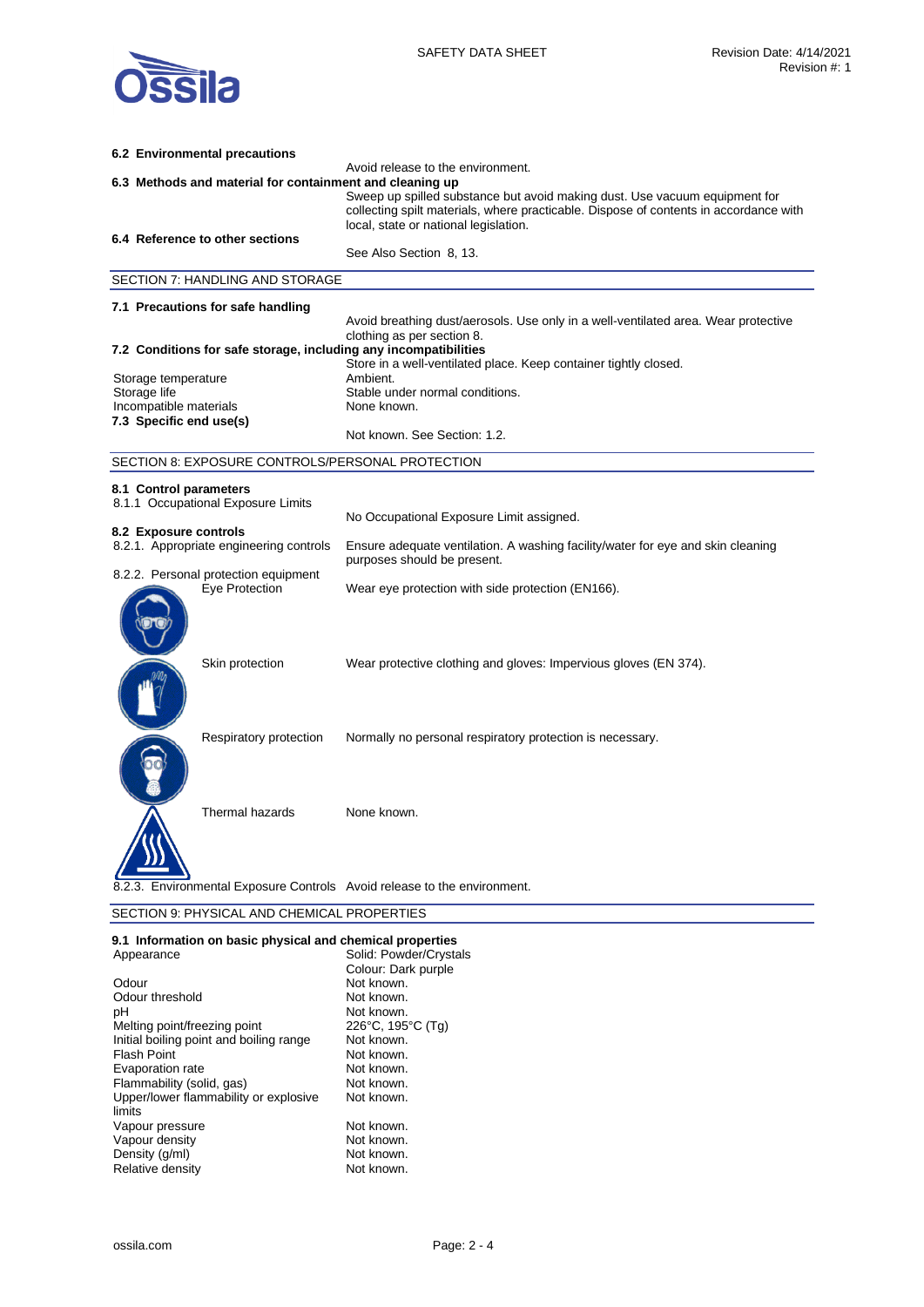

| Solubility(ies)                                                               | Solubility (Water): Not known.                                                                                                                                     |
|-------------------------------------------------------------------------------|--------------------------------------------------------------------------------------------------------------------------------------------------------------------|
|                                                                               | Solubility (Other): Chloroform, chlorobenzene and dichlorobenzene                                                                                                  |
| Partition coefficient: n-octanol/water                                        | Not known.<br>Not known.                                                                                                                                           |
| Auto-ignition temperature<br>Decomposition Temperature (°C)                   | Not known.                                                                                                                                                         |
| Viscositv                                                                     | Not known.                                                                                                                                                         |
| Explosive properties                                                          | Not known.                                                                                                                                                         |
| Oxidising properties                                                          | Not known.                                                                                                                                                         |
| 9.2 Other information                                                         |                                                                                                                                                                    |
|                                                                               | None.                                                                                                                                                              |
| SECTION 10: STABILITY AND REACTIVITY                                          |                                                                                                                                                                    |
|                                                                               |                                                                                                                                                                    |
| 10.1 Reactivity                                                               |                                                                                                                                                                    |
| 10.2 Chemical Stability                                                       | None anticipated.                                                                                                                                                  |
|                                                                               | Stable under normal conditions.                                                                                                                                    |
| 10.3 Possibility of hazardous reactions                                       |                                                                                                                                                                    |
|                                                                               | Not known.                                                                                                                                                         |
| 10.4 Conditions to avoid                                                      |                                                                                                                                                                    |
| 10.5 Incompatible materials                                                   | Not known.                                                                                                                                                         |
|                                                                               | Not known.                                                                                                                                                         |
| 10.6 Hazardous decomposition products                                         |                                                                                                                                                                    |
|                                                                               | No hazardous decomposition products known.                                                                                                                         |
| SECTION 11: TOXICOLOGICAL INFORMATION                                         |                                                                                                                                                                    |
|                                                                               |                                                                                                                                                                    |
| 11.1 Information on toxicological effects                                     |                                                                                                                                                                    |
| Acute toxicity - Ingestion                                                    | Not classified.                                                                                                                                                    |
| Acute toxicity - Skin Contact<br>Acute toxicity - Inhalation                  | Not classified.<br>Not classified.                                                                                                                                 |
| Skin corrosion/irritation                                                     | Not classified.                                                                                                                                                    |
| Serious eye damage/irritation                                                 | Not classified.                                                                                                                                                    |
| Skin sensitization data                                                       | Not classified.                                                                                                                                                    |
| Respiratory sensitization data                                                | Not classified.                                                                                                                                                    |
| Germ cell mutagenicity                                                        | Not classified.                                                                                                                                                    |
| Carcinogenicity                                                               | Not classified.                                                                                                                                                    |
| Reproductive toxicity                                                         | Not classified.                                                                                                                                                    |
| Lactation                                                                     | Not classified.                                                                                                                                                    |
| STOT - single exposure                                                        | Not classified.                                                                                                                                                    |
| STOT - repeated exposure                                                      | Not classified.                                                                                                                                                    |
| Aspiration hazard<br>11.2 Other information                                   | Not classified.                                                                                                                                                    |
|                                                                               | Not known.                                                                                                                                                         |
|                                                                               |                                                                                                                                                                    |
| SECTION 12: ECOLOGICAL INFORMATION                                            |                                                                                                                                                                    |
| 12.1 Toxicity                                                                 |                                                                                                                                                                    |
| Toxicity - Aquatic invertebrates                                              | Not known.                                                                                                                                                         |
| Toxicity - Fish                                                               | Not known.                                                                                                                                                         |
| Toxicity - Algae                                                              | Not known.                                                                                                                                                         |
| <b>Toxicity - Sediment Compartment</b>                                        | Not classified.                                                                                                                                                    |
| <b>Toxicity - Terrestrial Compartment</b><br>12.2 Persistence and Degradation | Not classified.                                                                                                                                                    |
|                                                                               | Not known.                                                                                                                                                         |
| 12.3 Bioaccumulative potential                                                |                                                                                                                                                                    |
|                                                                               | Not known.                                                                                                                                                         |
| 12.4 Mobility in soil                                                         |                                                                                                                                                                    |
|                                                                               | Not known.                                                                                                                                                         |
| 12.5 Results of PBT and vPvB assessment                                       | Not known.                                                                                                                                                         |
| 12.6 Other adverse effects                                                    |                                                                                                                                                                    |
|                                                                               | Not known.                                                                                                                                                         |
| SECTION 13: DISPOSAL CONSIDERATIONS                                           |                                                                                                                                                                    |
|                                                                               |                                                                                                                                                                    |
| 13.1 Waste treatment methods                                                  |                                                                                                                                                                    |
|                                                                               | Dispose of contents in accordance with local, state or national legislation. Recycle                                                                               |
|                                                                               | only completely emptied packaging. Normal disposal is via incineration operated by<br>an accredited disposal contractor. Send to a licensed recycler, reclaimer or |
|                                                                               | incinerator.                                                                                                                                                       |

**13.2 Additional Information** 

Disposal should be in accordance with local, state or national legislation.